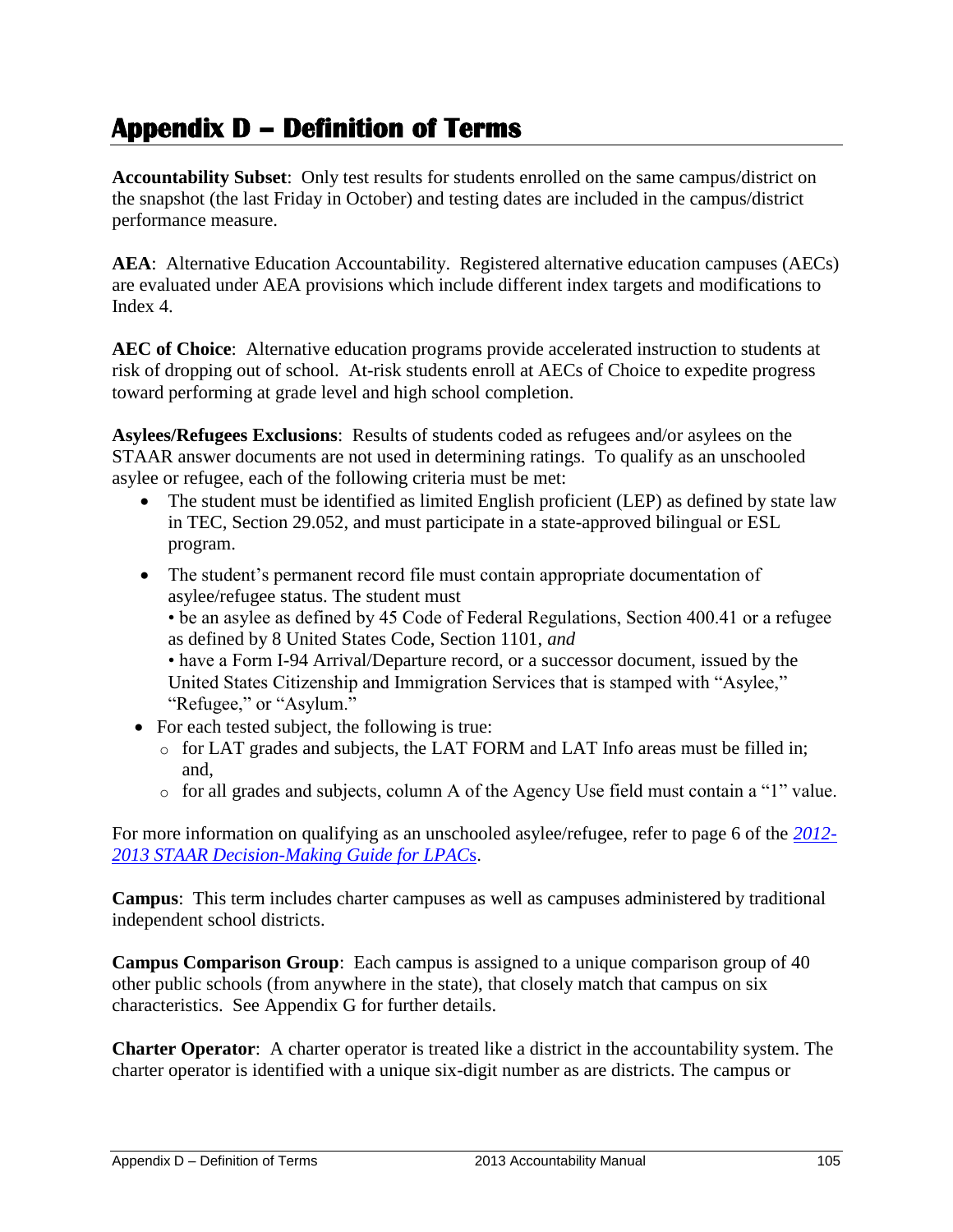campuses administered by a charter are identified with a unique nine-digit number. The charter operator may administer instruction at one or more campuses.

**DAEP**: Disciplinary Alternative Education Program. State statute and statutory intent prohibit the attribution of student performance results to DAEPs. Attendance and performance data for students served in DAEPs are attributed to the home campuses.

**Data Integrity**: Refers to the quality of the data used to determine an accountability rating. The integrity of data can be compromised either through purposeful manipulation or through unintentional errors made through the data reporting process. In either case, if data integrity is in question, it may not be possible to determine a reliable rating. When possible, data shown on accountability reports is annotated if the integrity of the data is in question.

**Distinction Designations**: For 2013, Academic Achievement Distinction Designations are awarded to campuses ranked in the top 25 percent of campuses in the state in annual improvement in student achievement, and for academic achievement in English language arts and mathematics.

**District**: This term includes charter operators as well as traditional independent school districts.

**GED**: General Educational Development. The GED test was created in 1942 as a secondchance opportunity and is the only high school equivalency credential recognized in all 50 states.

**JJAEP**: Juvenile Justice Alternative Education Program. State statute and statutory intent prohibit the attribution of student performance results to JJAEPs. Attendance and performance data for students served in JJAEPs are attributed to the home campuses.

**PEG**: Public Education Grant. In 1995, the Texas Legislature created the PEG program which permits parents with children attending campuses that are on the PEG list to request that their children be transferred to another campus within the same district or to another district. See TEC §§29.201 - 29.205 and Chapter 9 for more information.

**Registered AEC**: A campus registered for evaluation under AEA provisions that meets the 11 registration requirements, 75% at-risk registration criterion, and 50% grades 6-12 enrollment criterion. This term includes AECs of Choice and Residential Facilities.

**Required Improvement**: Compares prior-year and current-year performance. Beginning in 2014, the Level III Advanced performance standard will be used to evaluate Index 3 and the final Level II performance standard will be used to evaluate Index 4. A separate required improvement calculation at the index level for campuses and districts that do not meet the accountability target for the index will be considered for 2015 and beyond when the underlying indicators can be more appropriately used for year-to-year comparisons.

**Residential Facilities**: Education services are provided to students in private residential treatment centers and residential programs, detention centers, and correctional facilities operated by the TJJD. AECs and charter operators identified as Residential Facilities will not be assigned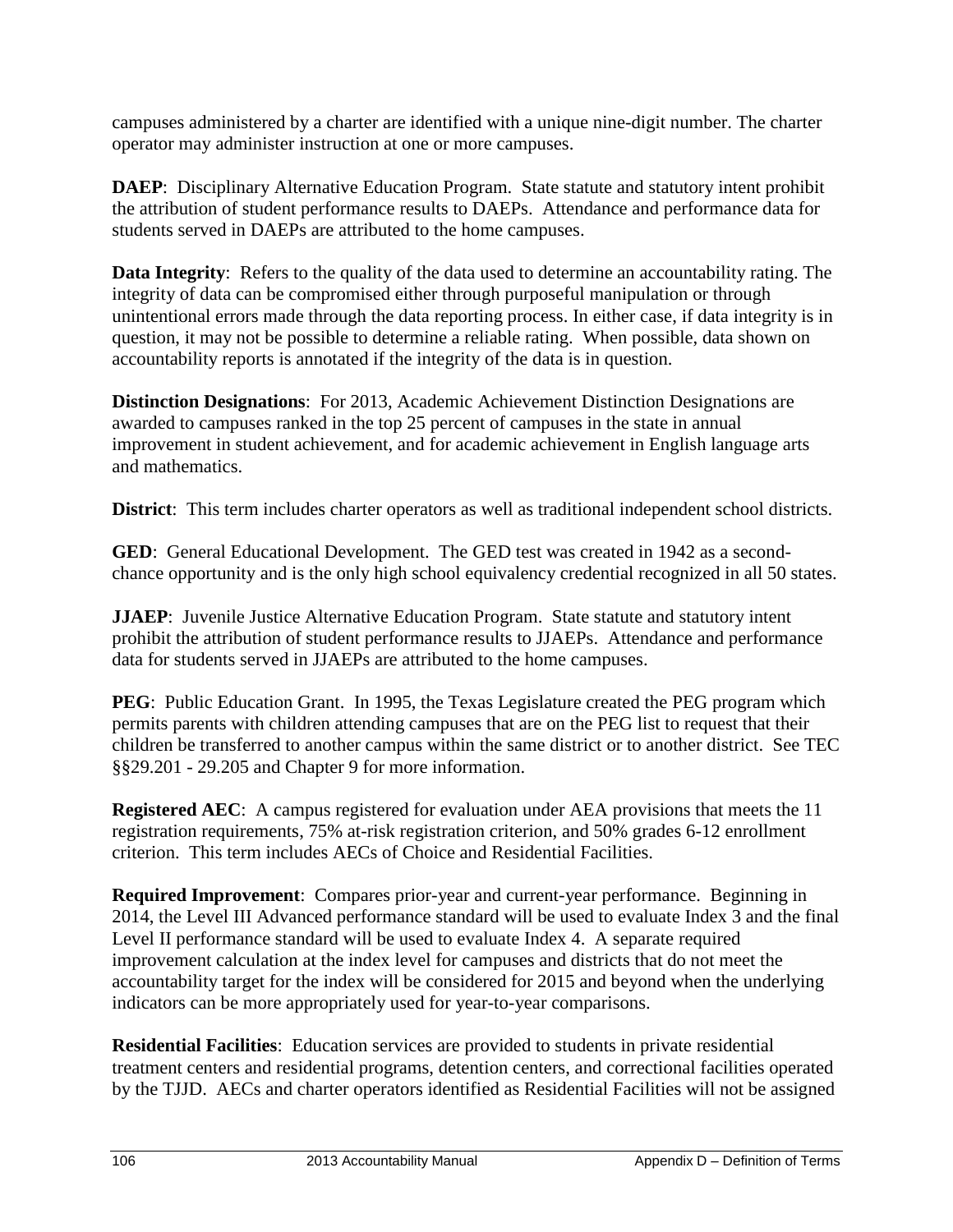rating labels in 2013. Performance index results will be reported but no rating label will be assigned.

**Small Numbers Analysis**: This process determines if a rating is appropriate for small districts and campuses that do not meet minimum size criteria using current year data.

**Snapshot Date**: October 26, 2012 was the snapshot date for the 2012-13 school year.

**Superintendent**: The educational leader and administrative manager of the district or charter operator. This term includes other titles that may apply to charter operators, such as chief executive officer, president, and chief administrative officer.

**TJJD**: Texas Juvenile Justice Department. TJJD is a combination of the Texas Juvenile Probation Commission (TJPC) and Texas Youth Commission (TYC).